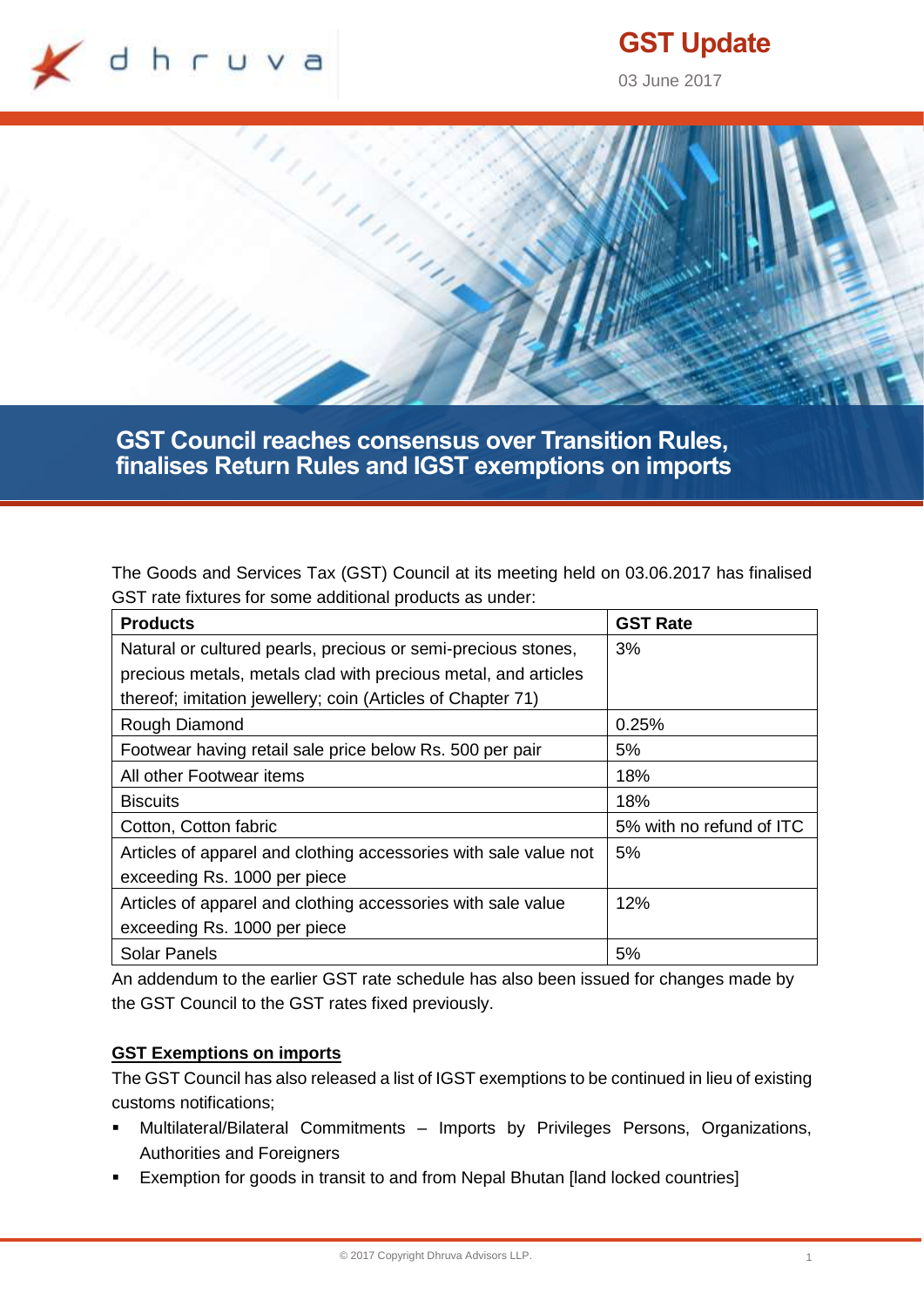

- Exemption from IGST on imports by a SEZ unit or SEZ developer for authorized operations
- **Exemption from IGST from bonafide passenger baggage and transfer of residence**
- Exemption to certain specified goods or specified use covered under the existing Notification 12/2012-Customs extended under GST

# **Our Comments**

While the changes / amendments to the existing Foreign Trade Policy are being anticipated, it is interesting to note that the aforesaid list of IGST exemptions does not have any mention for the existing exemptions relating to goods procured under EPCG scheme or advance authorization / other schemes or goods imported by an EOU etc., all of which may lead to huge working capital requirements. It is also not clear whether the exemption list is exhaustive or whether any further amendments are expected. As of now it appears that the above is a complete list of IGST exemptions which would be available on import of goods into India.

# **GST Return rules and Return formats**

As regard the finalization of GST Return Rules and Return formats, the key changes are summarised hereunder:

*(A) Key changes in the GST Return Rules*

- Separate return format in Form GSTR-5A prescribed for OIDAR foreign service provider
- Matching of invoice value as a field, for claiming input tax credit or reduction in output tax liability done away with
- **Powers granted to Commissioner to extend date of matching relating to input tax credit** or reduction in output tax liability
- Matching of details furnished by e-commerce operator with number of details reduced to only State of POS and net taxable value
- Separate return prescribed for details of tax collected at source (TCS) to be furnished by an e-commerce operator

# *(B) Key changes in the GST Return formats*

- Characterization in terms of nature of supply as Goods or Services for the purpose of reporting Invoice level information removed
- **HISN Code line item wise reporting for invoices is removed. Summary of HSN wise** supplies to be disclosed separately
- SAC Code need not be reported in the return including at summary level
- Tax paid on provisional assessment not required to be specified in tables
- Reasons for issuance of Credit Note or Debit Note removed
- Advances to be disclosed rate-wise and not invoice-wise
- Advance receipt date and number field removed
- Table for disclosure of details for job work removed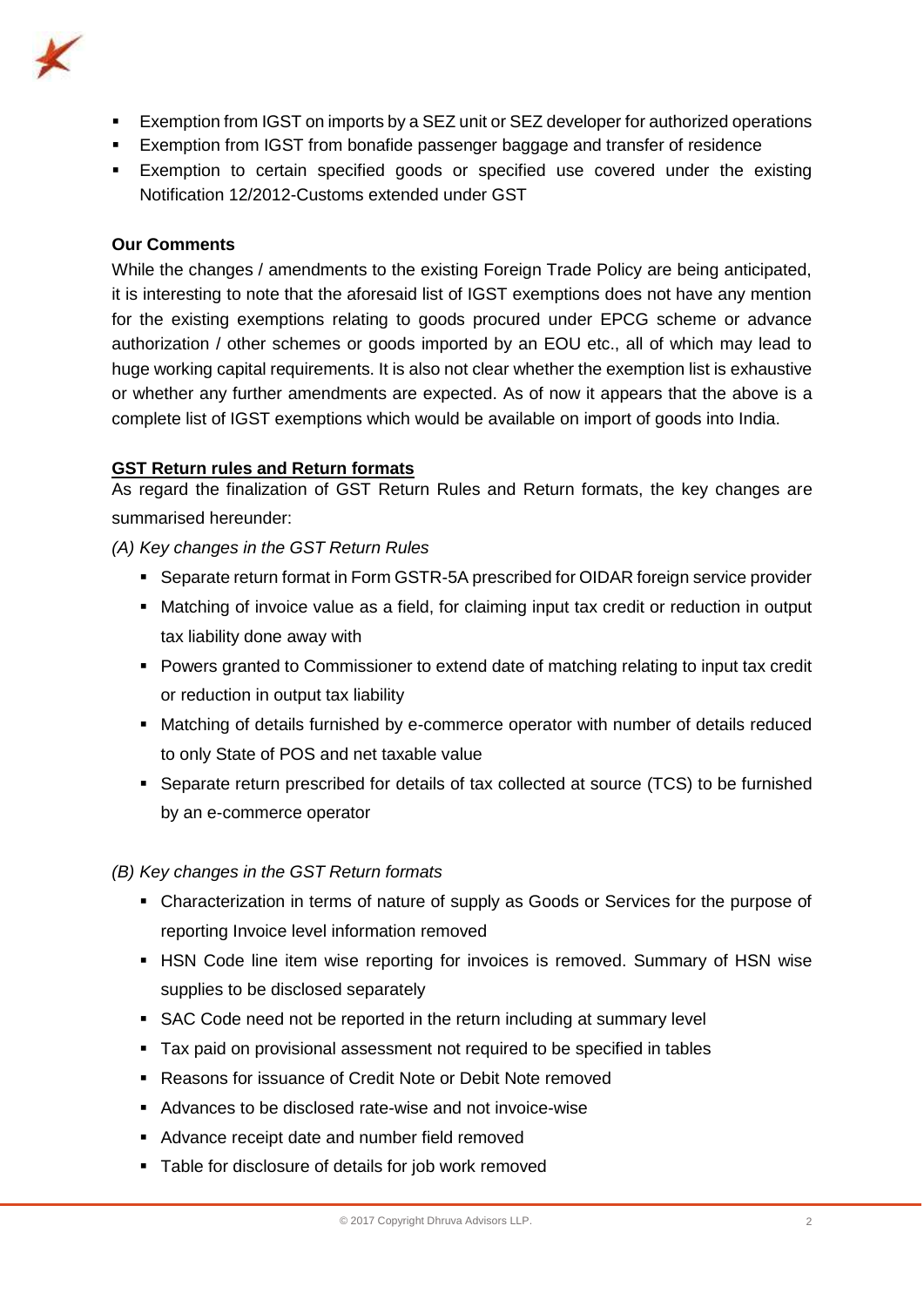

**If** Ineligible ISD credit distributed to be reported only at the ISD level

A format of the mismatch report to be generated from the GSTN has also been circulated. It is expected that for the initial months, the taxpayers will be allowed additional time to upload transaction-wise details on to the GSTN and the mismatch reports will be generated thereafter.

## **GST Transition Rules**

The revised Transition Rules have not been reported yet, however, based upon the news reports the broad contours are as under:

- **Input tax credit on goods held in stock on the appointed day in respect of which he is not** in possession of any document evidencing payment of central excise duty. The input tax credit so allowed will be @ of 40% in respect of goods attracting central tax of below 18% and 60% in respect of goods attracting central tax of 18% and above. The issue which still remains unclear is whether any transition credit would also be proportionately available towards IGST tax liability
- Transfer of duty credit, in respect of invoices above Rs. 25000, by issuance of a credit transfer document issued by a manufacturer or a depot without requiring them to obtain a separate First Stage Dealer registration under Central Excise law

The next meeting of GST Council will be held on 11.06.2017.